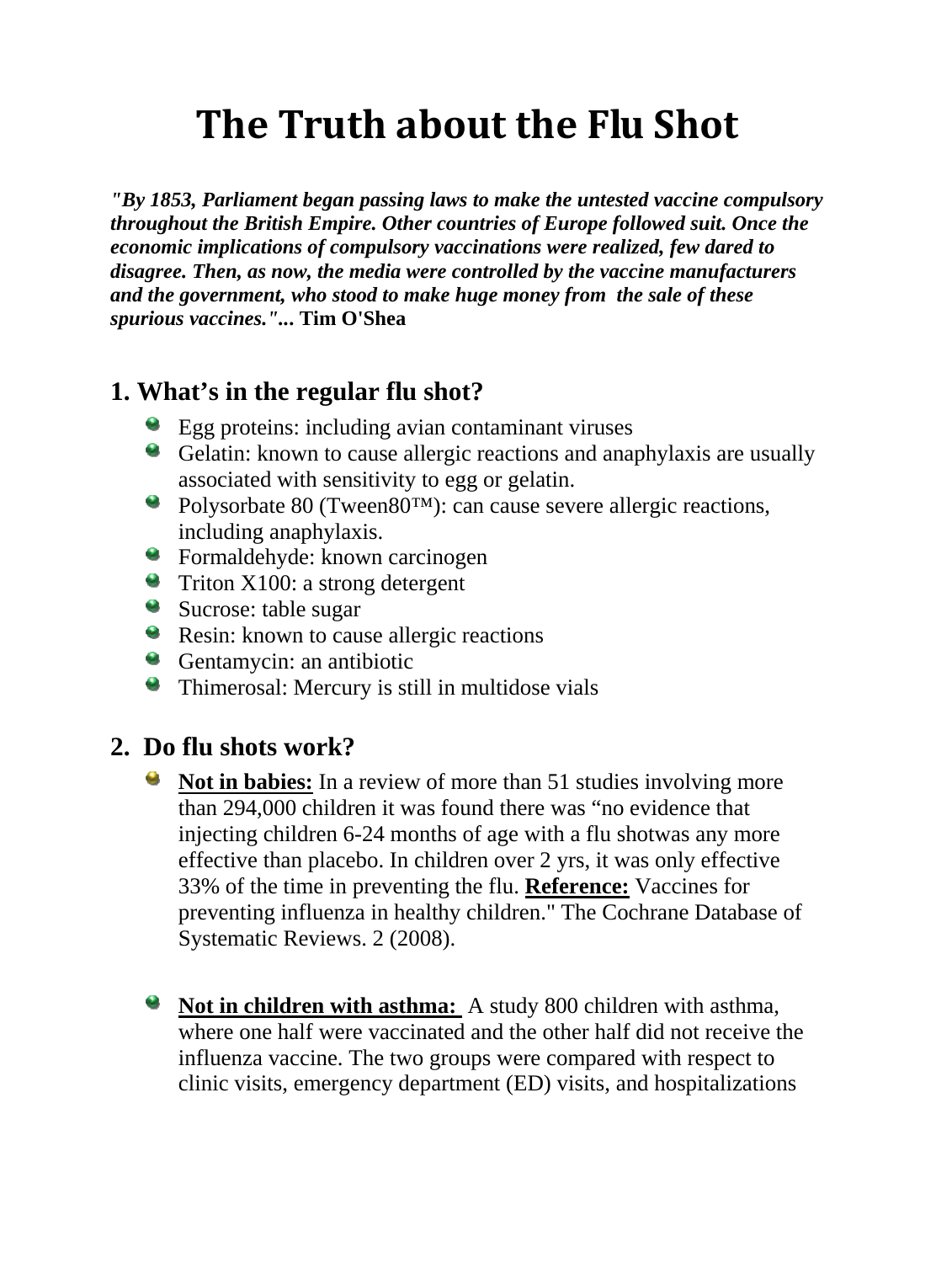for asthma. CONCLUSION: This study failed to provide evidence that the influenza vaccine prevents pediatric asthma exacerbations. **Reference:** Christly, C. et al. Arch Dis Child. 2004 Aug;89(8):734-

- **Not in children with asthma (2):** "The inactivated flu vaccine, Flumist, does not prevent influenza-related hospitalizations in children, especially the ones with asthma…In fact, children who get the flu vaccine are *more at risk for hospitalization* than children who do not get the vaccine." **Reference:** The American Thoracic Society's 105<sup>th</sup> International Conference, May 15-20, 2009, San Diego.
- **Not in adults:** In a review of 48 reports including >66,000 adults, "Vaccination of healthy adults only reduced risk of influenza by 6% and reduced the number of missed work days by less than one day (0.16) days. It did not change the number of people needing to go to hospital or take time off work." **Reference:** The Cochrane Database of Systematic Reviews. "Vaccines for preventing influenza in healthy adults" 1 (2006)
- e. **Not in the Elderly:** In a review of 64 studies in 98 flu seasons, For elderly living in nursing homes, flu shots were non-significant for preventing the flu. For elderly living in the community, vaccines were not (significantly) effective against influenza, ILI or pneumonia.  **Reference: "**Vaccines for preventing influenza in the elderly. The Cochrane Database of Systematic Reviews. 3(2006).

## **3. What about the new Swine Flu shot?**

- A new report from a WHO advisory group predicts that global production of vaccine for the novel H1N1 influenza virus could be as much as 4.9 billon doses a year, far higher than previous estimates.
- $\bullet$ The report says that vaccine makers are expected to produce about 780 million doses of seasonal flu vaccine for the northern hemisphere's 2008-09 flu season for the US
	- <sup>3</sup> 350 million doses will be ready by June 30
	- <sup>4</sup> 430 million doses will be ready by July 31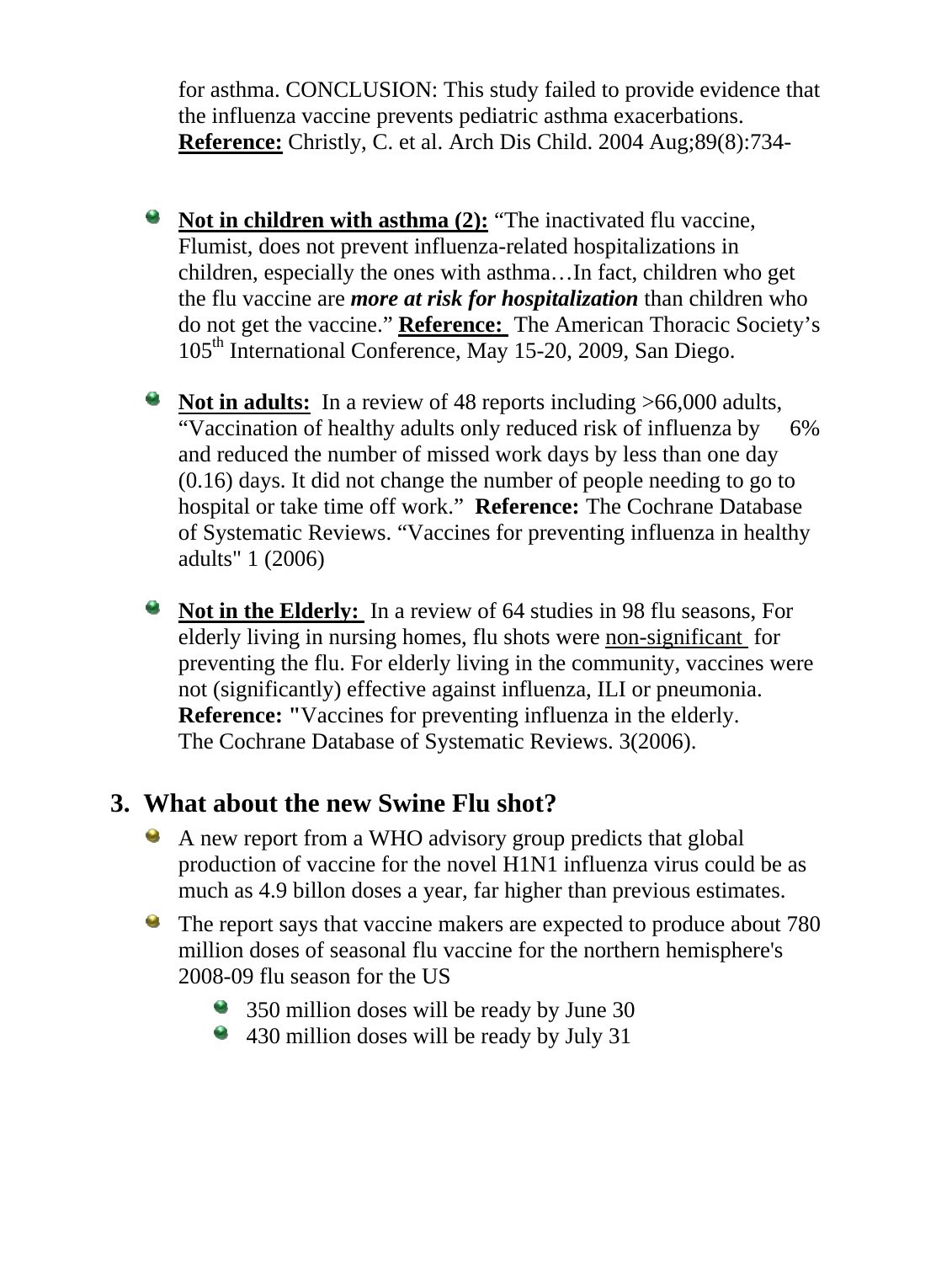- June 12 Announcement:
	- **H1N1** vaccine to be made by Novartis. It will be made in PER.C6 cells (human retina cells) and contain MF59, a potentially debilitating adjuvant
	- Federal health officials will probably recommend that most Americans get three flu shots this fall: one regular flu shot and two doses of any vaccine made against the new swine flu strain.
	- The "working hypothesis" of the CDC is that most Americans will need two swine flu shots to get full protection, although the elderly (people born before 1957) may be able to get away with just one," said Dr. Anne Schuchat, the agency's director of immunization and respiratory disease.

# **4. Is Mandatory Vaccination Possible?**

- 1946: USPHS was establishment and EO 9708 was signed, listing the communicable diseases that could be corralled using quarantines Between 1946 and 2003: Cholera, diphtheria, TB, typhoid, smallpox, yellow fever, viral hemorrhagic fevers have been added
- April 4, 2003: EO 13295 added SARS to the list.
- April 1, 2005: EO 13295 amended to include "Influenza caused by novel or re-emergent influenza viruses that are causing, or have the potential to cause, a pandemic
	- **The power to quarantine was delegated by the President to the** Sec of HHS to be determined at his or her discretion
	- Sec of HHS was given the power to arrange for the "apprehension and examination of persons reasonably thought to be infected." A cough or a fever could put a person at risk for being quarantined for an extended period of time and without recourse
- 9 January 28, 2003: Introduction of Project BioShield during Bush's State of the Union Address. This created a permanent "indefinite funding authority to develop "medical countermeasures"
	- New authority was given to the NIH to speed R&D of drugs and vaccines and emergency approval was given to "fast tracked" drugs and vaccines if needed without the regular course of safety testing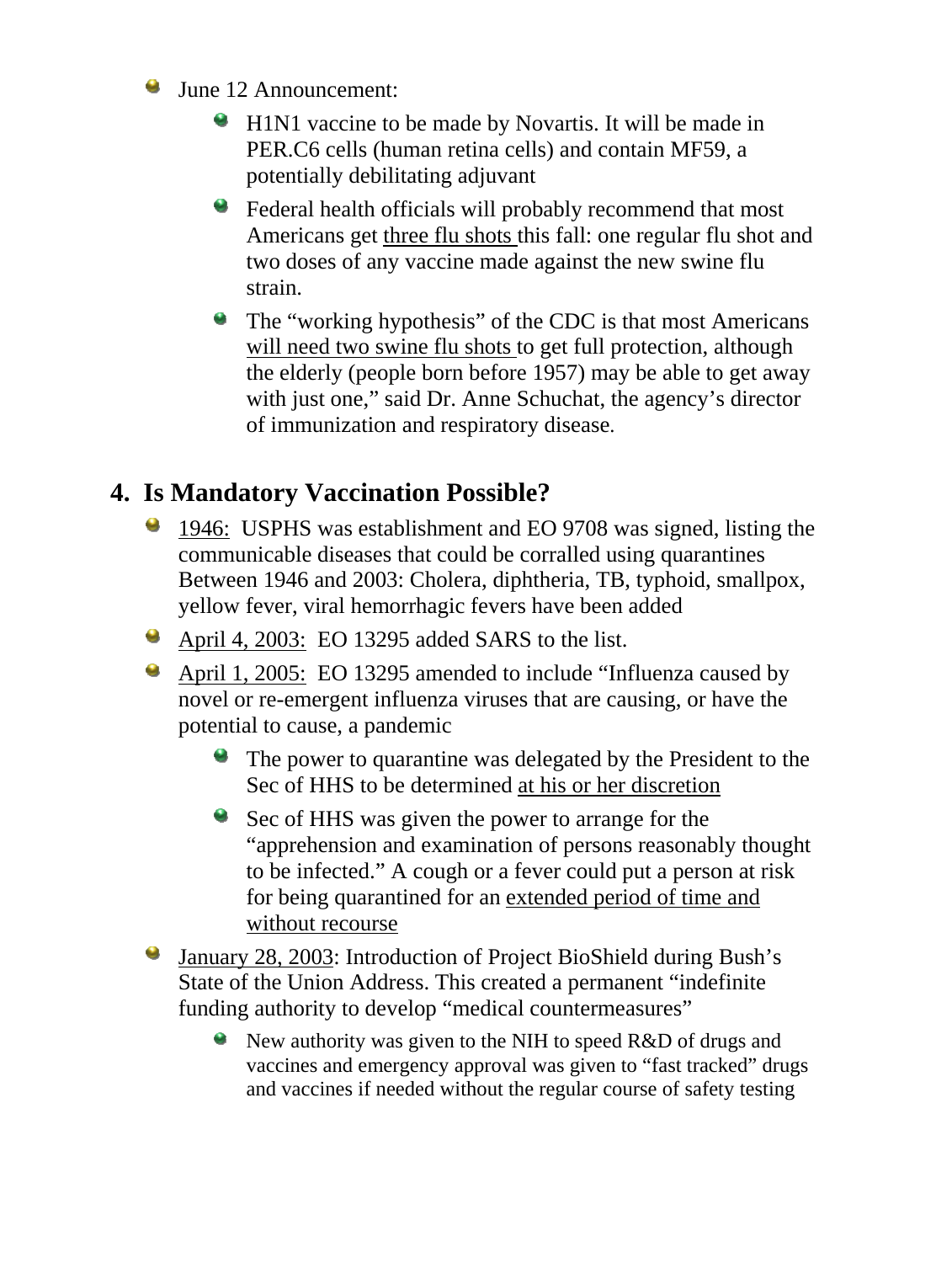**O** December 17, 2006: Division E: Public Readiness and Emergency Preparedness Act was added as an addendum added to the Defense Appropriations Bill HR 2863 at 11:20p on Saturday night, long after House Committee members had signed off on the bill and gone home for the holidays. Section (b)(1) states:

- The Sec of HHS can make a determination that a "disease, health condition or threat" constitutes a public health emergency. He or she may then recommend "the manufacture, testing, development, *administration,* or use of one or more *covered counter measures*…" A covered countermeasure, defined in Division E, is a "pandemic product, *vaccine* or drug.
- Division E also provides complete liability protection for *all* drugs, vaccines or biological products deemed a "covered countermeasure" for an outbreak of *any kind.* Protection has been given to the drug companies for *any* product for *any*  public health emergency declared by Sec of HHS.
- **Pharma is now protected from all accountability, unless** criminal intent to harm can be proven by the injured party. Drug companies are protected from lawsuits, even if they know the drug will be harmful.

## **4. What can I do?**

#### **These are just suggestions; you may have many more of your own! Add to this Action List and Spread the word to make it grow.**

- Give this information to everyone you love and everyone you know
- Contact local first responders (EMTs, Paramedics, Fireman, etc). Let them know what is in the shots and that \*they\* will be the first ones to get it.
- Contact local police and discuss concerns about mandatory vaccination. You go to church and to the grocery store with these folks and their kids play with your kids. They are not "scary" people. (take them coffee and doughnuts to get in the door.... ☺
- Contact local city council members about liberties and constitutional rights to refuse what is inserted/injected into your body.
- Write a small article for LOCAL, community newspapers. Watch for samples on [www.DrTenpenny.com](http://www.drtenpenny.com/)